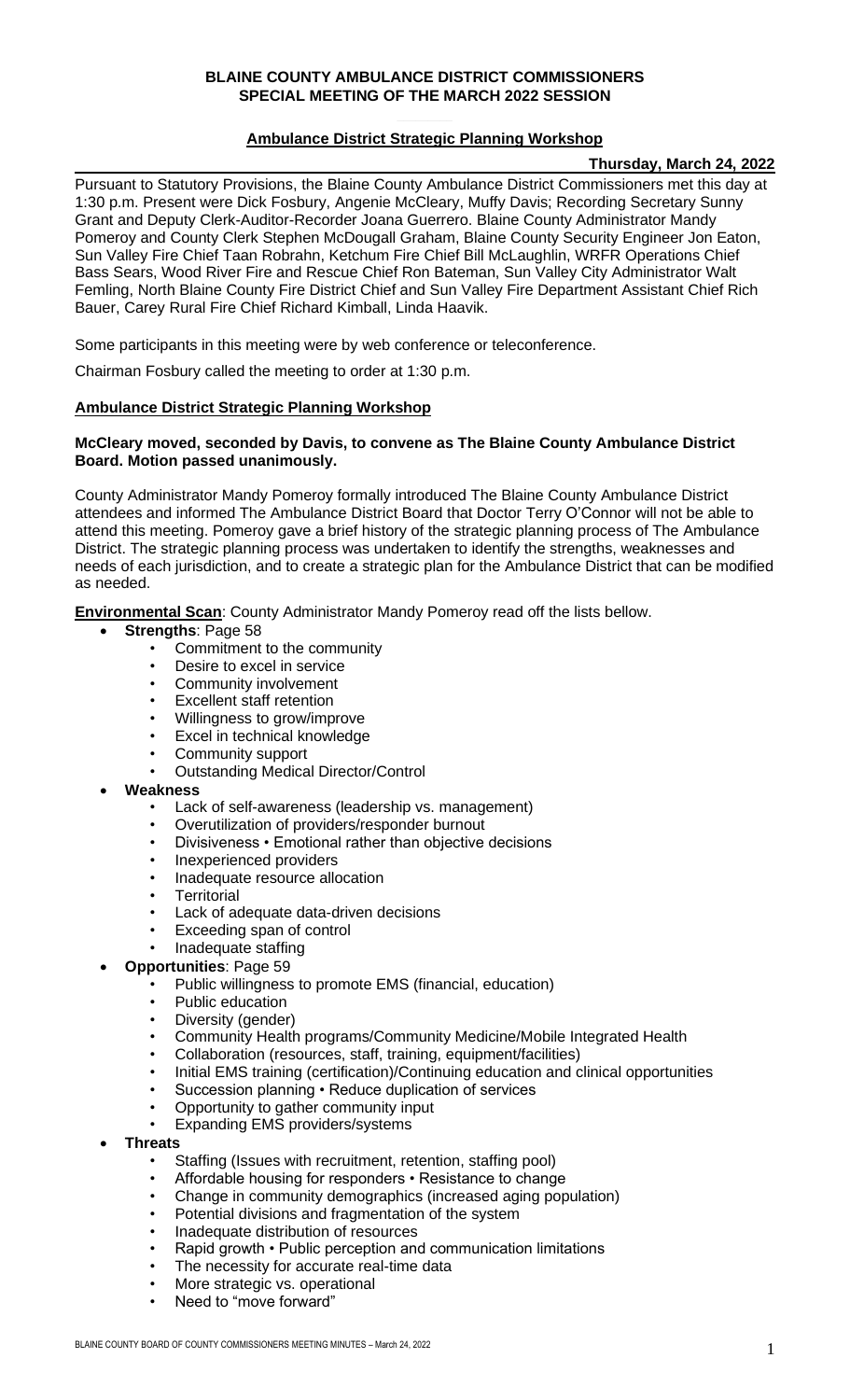# **Initiative 1: Ensure Technical Competency of EMS Providers** – *Dr. Terry O'Connor- not present*

• **Goal 1A: Develop Coordinate Regional EMS Training Program** - *Ketchum Fire Chief Bill McLaughlin, Ketchum Fire Department Lieutenant/Medic Lara McLean &, Katie Feris – not present*

The Ambulance District sets aside funds for EMS training, unfortunately due to pandemic they stopped convening for two years and would like for meetings to be reestablished. The Paramedic Community and EMS Community have two separate trainings every month. They are wanting to have a training seminar where they are being instructed by a St. Luke's medical director.

• **Goal 1B: Develop Affiliation with Other Training Programs** - *Randy Morris – not present* The Ambulance District has not been able to connect with St. Luke's on attending clinical rotations and are interested in attending. They believe it would be beneficial to be aware of St. Luke's medical protocols and procedures.

• **Goal 1C: Develop Regional Field Training Program** - *WRFR Operations Chief Bass Sears, Hailey Fire Chief Mike Baledge, Dr. Terry O'Connor – not present, Hailey Fire Chief Mike Baledge, Katelyn Berman & Mandy Kimball – not present*

They want to develop a training program with Dr. O'Connor for the entire EMS Community to attend. They would like to be informed on how to write and document records so they can be synchronized with St. Luke's.

- **Goal 1D: Develop Regional Paramedic and EMT Recruitment and Training Program** -
- *Ketchum Fire Department Lieutenant/Medic Lara McLean – not present*

• **Goal 1E: Improve EMS Data Collection** - *Dr. Terry O'Connor- not present*

All districts are using the same documentation and records management system but they are currently being used independently. The Ambulance District is looking to possibly upgrade the records management system so they can sync with another jurisdiction when necessary. They would like the ability to transfer data with St. Luke's. They are currently doing verbal hand offs of patients at the E.R.

# **Initiative 2: Financial Accountability** – *Wood River Fire and Rescue Chief Ron Bateman*

• **Goal 2A: Evaluate EMS Revenue and Expenses** - *Agency Chiefs/Directors* McLaughlin suggested that the Blaine County Clerks Department provide a revenue report showing how much each call costs and how much each medical entity pays per call.

• **Goal 2B: Evaluate Contractual Model for BCAD** – *County Manager Mandy Pomeroy, Wood River Fire and Rescue Chief Ron Bateman, Sun Valley Fire Chief Taan Robrahn, Keith Severson – not present*

Pomeroy will contact contract holders and discuss if there are any updates or changes that need to be made to the contracts. Blaine Patterson suggested sharing The Idaho EMS License between all the EMS agencies in Blaine County. They would be operating under one license but still be separate entities. North Blaine County Fire District Chief and Sun Valley Fire Department Assistant Chief Rich Bauer made The Ambulance District aware that there is a contract between NBCFD and Ketchum Fire Department. That KFD is to pay a monthly fee for storing one of their units at the Greenhorn station and KPFD has not been following the contract. Sun Valley City Administrator Walt Femling suggested that Blaine County drop the EMS jurisdiction borders. That would allow for all EMS personnel to serve in any jurisdiction like local law enforcement is currently doing.

• **Goal 2C: Evaluate BCAD Fund Sustainability** – *Blaine County, Dr. Terry O'Connor & Chris Corwin – not present*

### **Initiative 3: Improve EMS Level Staffing** – *Ketchum Fire Chief Bill McLaughlin*

• **Goal 3A: Determine Staffing Needs** - *WRFR Operations Chief Bass Sears, Tom White, Wood River Fire and Rescue Chief Ron Bateman, Ketchum Fire Chief Bill McLaughlin* 

The population growth has made it difficult to estimate what each department will need during peak and slack season. EMS administration has found it difficult with the call volume increase to preform admin duties. EMS administration is deliberating if they should hire someone to preform admin duties.

• **Goal 3B: Support First Responders Health** - *Blaine County Patrol Captain Brian Carpita, Seth Martin, WRFR Firefighter/EMT and Local 4923 Wood River Fire Fighters President Mike Huntsman & John Rathfon – not present*

911 at Ease is a mental health program giving first responders easier access to mental health assistance. McCleary suggested possibly allocating or increasing funding for this cause for the year 2023.

- **Goal 3C: Staffing Community Health and Education** *Seth Martin – not present*
- Creating outreach programs for the public to get education and stay informed. They suggested providing educational classes for the public such as CPR and safety plans for tourist.
- **Goal 3D: Special Events and Major Incident Staffing** *Ricky Williams, Sun Valley Fire Chief Taan Robrahn*, *WRFR Operations Chief Bass Sears, Randy Hall – not present*

All first responders, firefights and law enforcement are coordinating on how to handle an emergency call within a large group of people. COVID didn't allow for mass gatherings in the past, with gatherings now being allowed they are predicting that events will be significantly bigger.

**Initiative 4: Improve Interagency Cooperation:** *- Chief North Blaine County Fire District Chief and Sun Valley Fire Department Assistant Chief Rich Bauer, Ambulance Commissioners* 

• **Goal 4A: Improve Interagency Communications:** *- Sun Valley Fire Chief Taan Robrahn,*